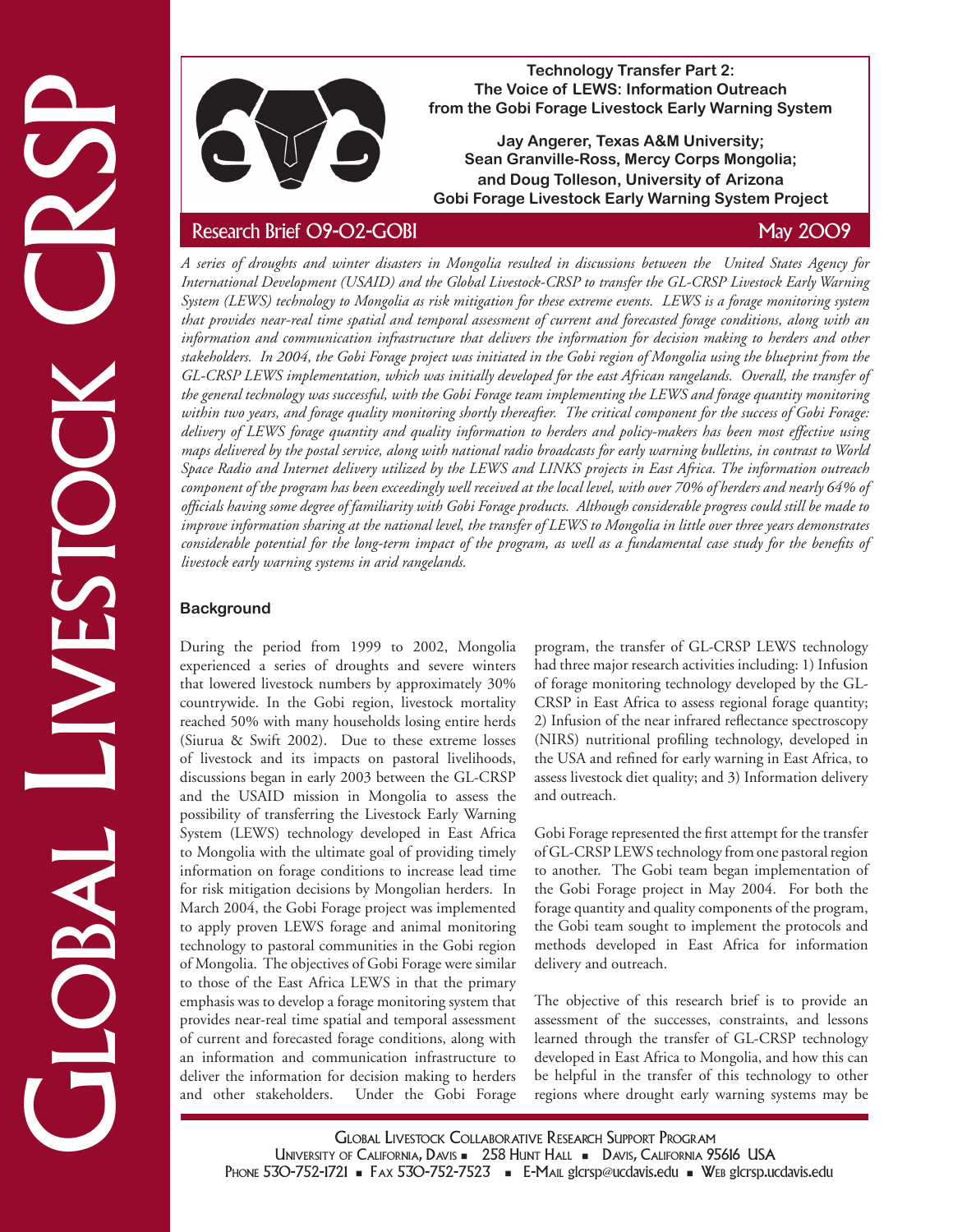needed. Part 1 of the brief (Angerer et al. 2009) describes the challenges associated with Activities 1 and 2 of the project: the transfer of forage monitoring and NIRS technology for use in the Mongolian version of LEWS. This brief, Part 2, investigates the issues, obstacles, and successes of the Gobi Forage project in delivering the benefits of this transferred technology for use by producers, traders, policy-makers, and development agencies throughout Mongolia, with implications for the use of LEWS technology in rangelands and pastoral areas outside of Asia and East Africa.

# **Major Findings**

### *Information Delivery and Outreach*

The general structure of information delivery for early warning products in Mongolia was similar to that developed in East Africa. The simulation model output for individual monitoring sites along with the 60-day forecast analysis was made available via Internet portal using the same software, databases, and analysis routines developed for the East Africa LEWS. For the map products, Gobi also used the geostatistical software and protocol developed for East Africa LEWS to create the *total forage available*  and *deviation from long-term average* maps each halfmonth. However, delivery of the monitoring site and map information has been quite different in Mongolia. In East Africa, World Space radio download capability and the Internet were used to deliver information to monitoring zones where LEWS collaborators could access the maps and information and deliver it to stakeholders. The incentive to use World Space radios in East Africa is enhanced by the availability of other services such as the Africa Learning Channel. The World Space radio network is available in

*A herder examines the Gobi Forage calendar. Photo by Dan Schar.*



Mongolia via the AsiaStar satellite; however, the network is rarely used by herders and rural households. Also, there is no additional programming to provide incentives for multiple uses like in East Africa.

Internet access is scarce in most of the rural areas of the Gobi Region, although it has improved since the beginning of this study. Despite this improvement, Internet remains an unreliable means of transferring the maps due to the large size of the files and extended download time. Because of these limitations, Gobi Forage chose to use regular postal mail to deliver maps and situation reports to aimag (province) and soum (district) offices, so that the information could be seen by local government personnel as well as displayed on community bulletin boards. Gobi Forage also employed the use of national radio broadcasts to provide situation reports of current and forecast forage conditions. Information on livestock production is provided in these broadcasts, as well as occasional guest speakers to discuss rangeland management and highlight Gobi Forage products. The team has found this to be a very effective communications tool for delivery of Gobi Forage information, and the program has been exceedingly well received at the local level, with over 70% of herders and nearly 64% of officials having some degree of familiarity with Gobi Forage products. Almost all herder households and local/regional government officials have access to radios, and many schedule their activities where they can be near the radio when information on weather and livestock are scheduled during the day. A recent survey in the study region found that 65% of herders considered radio broadcasts as the most useful form of delivery for Gobi Forage information (Figure 1). In a similar survey of local and regional government personnel, the mailed maps were considered the best method for delivery of information (40%) followed by radio bulletins (32%) and the Internet (26%). Current information dissemination plans are to continue to use radio for communication to herder households and to continue delivery of maps for both postal and Internet delivery. Like East Africa, there has been a tremendous increase in the cell phone network in rural regions. The team is currently exploring methodology from the GL-CRSP Livestock Information Network and Knowledge System (LINKS) program for delivering spatially explicit early warning reports via cell phones and Short Message Service (SMS) technology.

As with the East Africa LEWS, the Gobi Forage project developed training programs for herders, government personnel, NGO's and other interested stakeholders in the use and interpretation of the LEWS products. Training in Mongolia was enhanced by the production of a set of DVD videos that were distributed, as well as shown, at the training sessions. These videos proved to be very effective tools for introducing potential users to the Gobi Forage program by providing a description of both the LEWS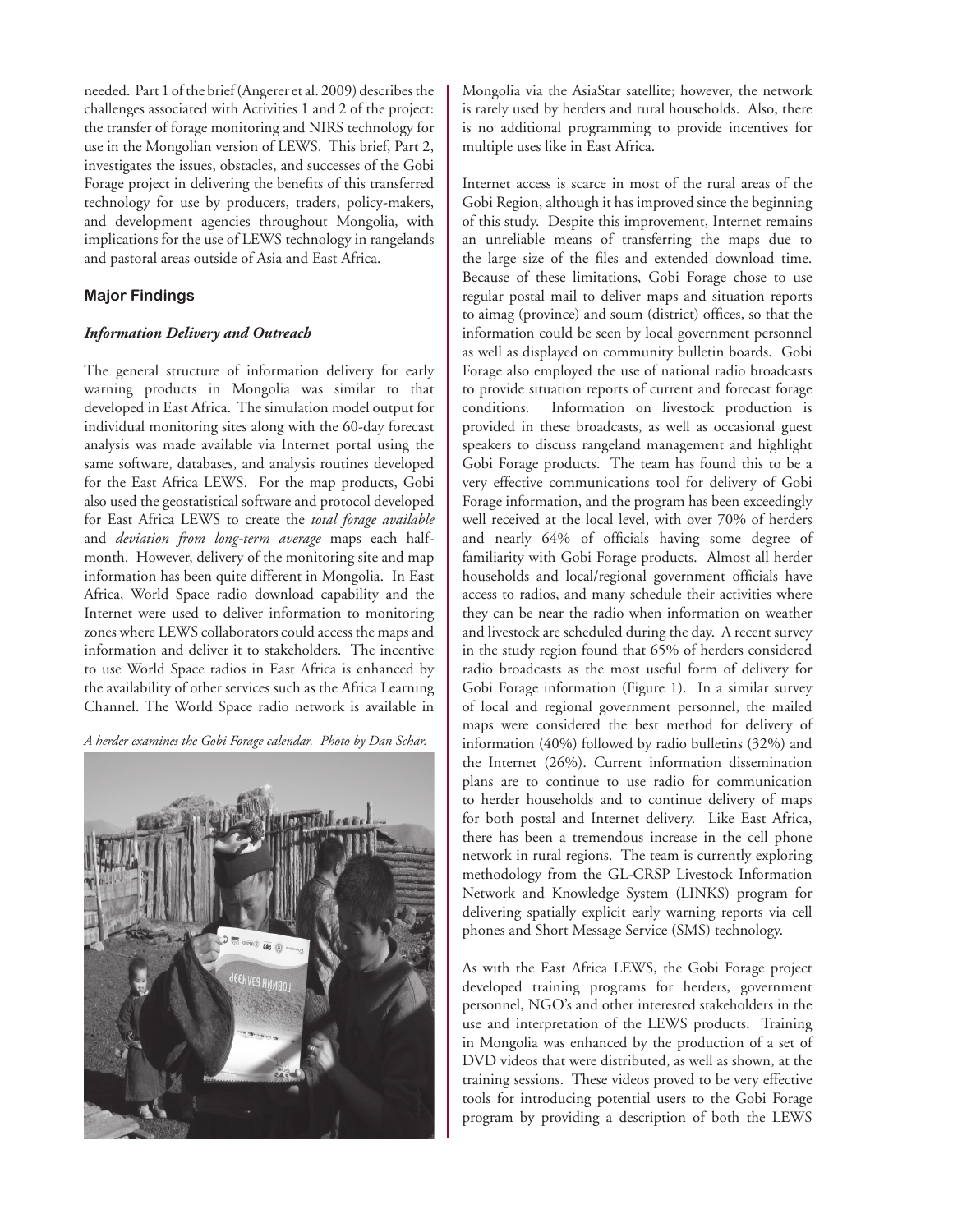methodology and products that are produced. Brochures, calendars, and descriptive maps have also been produced for distribution after training sessions to improve retention of information by trainees.

# *Partnerships, Capacity Building and Institutionalization*

An overall major success of the Gobi Forage program was the partnership with USAID's Gobi Initiative that is being implemented by Mercy Corps. The Gobi Initiative is a rural development program designed to assist people in the Gobi region of Mongolia to undertake measures for developing and sustaining market-led economic growth. By partnering Gobi Forage with the Gobi Initiative, Gobi Forage was able to access the Mercy Corps network of program officers and personnel already located within the Gobi region. This was extremely helpful for establishing monitoring sites, implementing training sessions for herders and local government personnel, and receiving feedback on Gobi Forage products. Being located in Mercy Corps offices also provided needed infrastructure for vehicles, office space, and access to a variety of individuals including communication specialists, economists, veterinarians, and other specialists. This collaboration allowed a synergistic relationship to form between Gobi Forage and Gobi Initiative efforts in that the existing network and infrastructure allowed Gobi Forage to become operational in a short amount of time, while Gobi Forage products became an additional service provided to Gobi Initiative participants. The small disadvantage of the relationship was that due to Gobi Initiative efforts focused on herders/ small business, government stakeholders were initially marginalized, and as a result, the Gobi Forage program has had to work hard to establish relationships with the government.

For capacity building of project personnel, Gobi Forage generally followed the same model as implemented in the East Africa LEWS: scientists from the US trained individuals in the host country and host country individuals traveled to the US for short term (4-6 week) training. It was found that having scientists travel from the US to do training in Mongolia was much more effective from a cost, logistical and retention standpoint. By sending US scientists to Mongolia to conduct training, the project was able to train a larger number of individuals, and train them in their own work environment. This reduced distractions and insured that the software and models worked on their machines. For training and study in the US, it was found that Master's level graduate training would probably be more effective than the short-term training.

Like East Africa, the presence of the Gobi Forage project has attracted other groups in the region to provide funding to enhance the LEWS coverage and sets of products. In 2005,

*Figure 1. Percentage of the number of government personnel and herder respondents that answered "Yes" to the question of "What is the most useful form of delivery of Gobi Forage Information?" in a survey conducted in October 2007 in the Gobi Forage study area.*



funding was received from the World Bank/Netherlands-Mongolia Trust Fund for Environmental Reform (NEMO) Khulan Project to expand the Livestock Early Warning System into the Dornogobi aimag to enhance their study of Khulan (Asiatic Wild Ass) movements and overlap with grazing livestock by herders in the region. This collaboration resulted in an additional 35 monitoring sites and an eastward expansion of the study area (Angerer et al. 2009). In 2006, Gobi Forage received additional funds from the World Bank Sustainable Livelihoods Program to expand the LEWS into the Tuv aimag surrounding Ulaan Baatar, the largest city in Mongolia and the nation's capital. This resulted in the addition of 50 new monitoring sites and expanded the project region northward (see Angerer et al. 2009).

# **Practical Implications**

The success of a technology suite like LEWS with the capacity to forecast drought and other potentially devastating climatic events, and forewarn policy-makers, managers, and herders so that they can take action to mitigate risk associated with these events is fundamentally dependent on the ability of program staff and collaborating partners to deliver the information produced by the technology to those most affected. In little over three years, Gobi Forage has not only managed to integrate East Africa LEWS and forage quality monitoring technology into Mongolia, but also to establish a series of protocols and information delivery systems designed to reach both herders and officials at the local and national levels. In a recent survey and evaluation report conducted on Gobi Forage, "nearly half of herders surveyed reported that they had used Gobi Forage information in the preceding months to guide livestock movements, provide supplementary feed and change their rotational grazing strategy; 35% of these herders reported a net profit resulting from these actions. The overwhelming majority (93%) of government officials